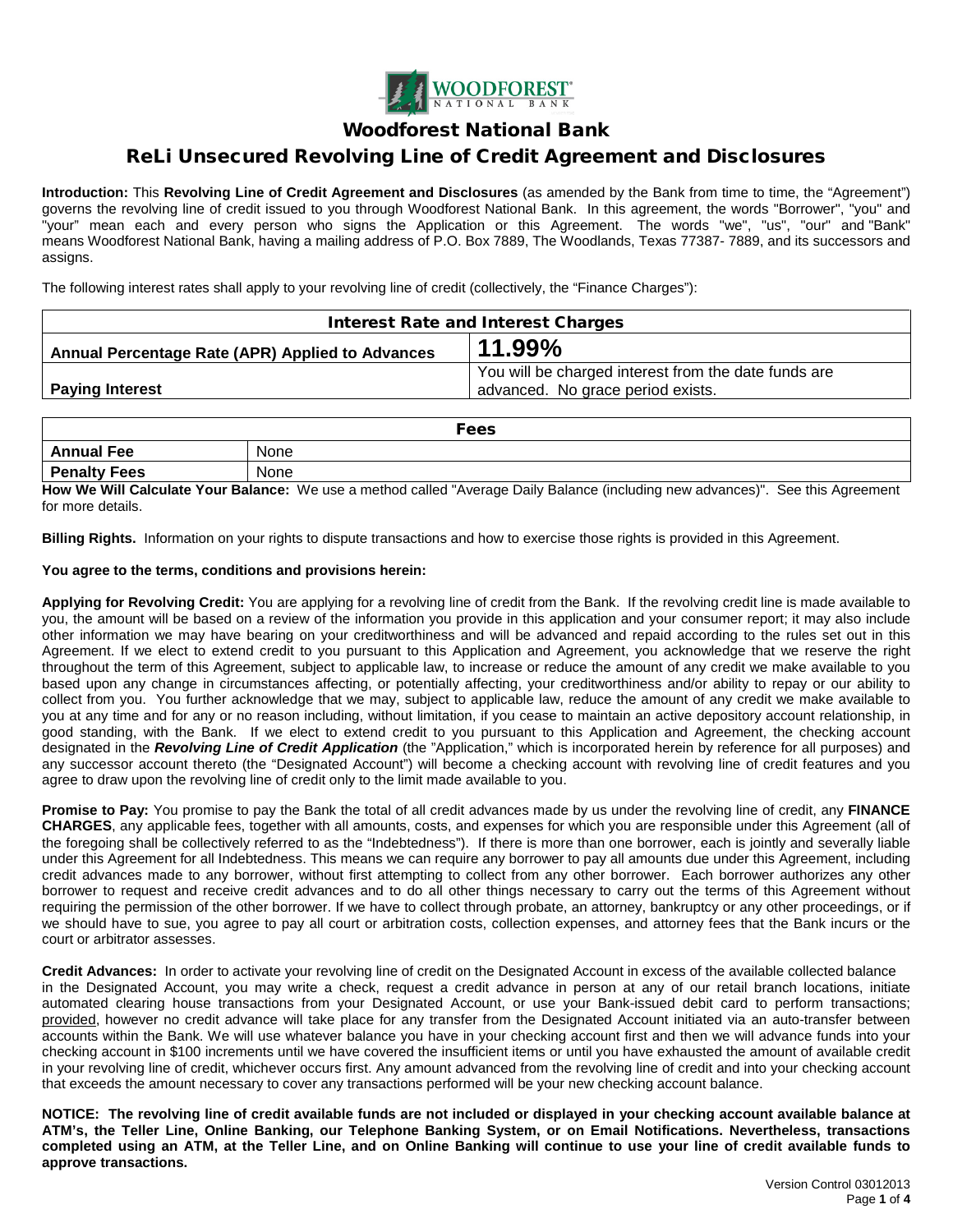**Computing the Finance Charges:** The day an advance is added to your account, **FINANCE CHARGES** begin to accrue. Accordingly, no grace period exists. But, only the portion of your revolving line of credit that is actually advanced will be charged. This is the method by which **FINANCE CHARGES** will be computed. We calculate the **FINANCE CHARGE** on your account by applying the periodic rate to the **AVERAGE DAILY BALANCE** of your account including current transactions. To get the **AVERAGE DAILY BALANCE,** we start with the beginning balance of your account each day, add any new advances posted to your account, and subtract any payments, credits and unpaid **FINANCE CHARGES.** This gives us the daily balance. Then, we add up all the daily balances for the billing cycle and divide the total by the number of days in the billing cycle. This will give us the **AVERAGE DAILY BALANCE**. Any portion of the **AVERAGE DAILY BALANCE** will be multiplied by a periodic rate of **0.9992%**, which is the monthly **FINANCE CHARGE** for the billing period, for an **ANNUAL PERCENTAGE RATE** OF **11.99%**. The billing period is the same as the period covered by a monthly bank statement for your Designated Account.

**Monthly Statement:** Each month's checking account statement relating to the Designated Account will reflect the activity in your revolving line of credit including minimum payments due for the current billing period.

**Payments:** You will have a minimum monthly payment equal to the greater of 1) \$25.00 or 2) 5% of your outstanding Indebtedness. If you owe \$25.00 or less, we will debit the Designated Account on the payment due date for the total amount of Indebtedness owed unless payment has already been made for that billing period by one of the methods listed below. If you owe more than \$25.00, we will debit the Designated Account on the payment due date unless payment has already been made for that billing period by one of the methods listed below. You hereby authorize us to post (x) debits to the Designated Account to satisfy the minimum monthly payment described herein and to correct clerical or administrative errors, and (y) credits to the Designated Account, if we deem it necessary. Your payment is due on the twenty-fifth (25<sup>th</sup>) calendar day following the end of the period covered by the monthly bank statement for the Designated Account.

Any payments not directly debited by the Bank should be made as follows:

| Mail your payment to:                    | <b>Other Acceptable Payment Methods:</b> |
|------------------------------------------|------------------------------------------|
| <b>Woodforest National Bank</b>          | Contact customer service                 |
| P.O. Box 7889<br>The Woodlands, TX 77387 | Electronic Funds Transfer                |
|                                          | Monev Order                              |
|                                          | Other Instruments in U.S. dollars        |

**Right to Setoff:** To the extent permitted by applicable law, we reserve the right of offset in all of your accounts with us (whether checking, savings, or some other account), including without limitation, all accounts you may open in the future.

Suspension or Termination: If (i) you fail to comply with any term, condition, or provision of this Agreement, (ii) you do not make a payment when due or if we in good faith become doubtful of your ability to repay, (iii) any representation or statement made or furnished to the Bank by, or on behalf of, you under the Application and/or this Agreement is false or misleading in any material respect, either now or at the time made or furnished, (iv) you die, become insolvent, or file a petition in bankruptcy or similar proceedings or are adjudged bankrupt, and/or (v) this Agreement is terminated by us or you as expressly provided in this Agreement (each of the foregoing shall individually and collectively be referred to as a "Default"), then we may immediately suspend your revolving line of credit (and its revolving features) and either (in our sole and absolute discretion) (a) require you to make monthly payments in an amount of the outstanding balance over a term to be determined by us, or (b) terminate the revolving line of credit, in which case the entire balance that you owe will be due immediately and payable in full. We will place in the mail to you, at the most recent address we have on record, notification that your revolving line of credit has been suspended or terminated. We may hire an attorney to help collect the Indebtedness subject of this Agreement if you do not pay when due, and you agree to pay our reasonable attorney's fees, collections, and court and/or arbitration cost. Notwithstanding anything in this Agreement to the contrary and subject to applicable law, we may terminate this Agreement or revoke your right to use your revolving line of credit, along with your right to future advances, at any time and for any or no reason including, without limitation, if you cease to maintain an active depository account relationship, in good standing, with the Bank.

**Termination by you:** To terminate the revolving line of credit, you must send a written request to Woodforest National Bank, P.O. Box 7889, The Woodlands, TX 77387-7889. Despite termination, your obligation under this Agreement will remain in force and effect until you have paid us all amounts due under this Agreement. Notwithstanding the foregoing, any request by you to terminate this Agreement or the revolving line of credit will be effective only after we have had a reasonable opportunity to act on such request.

The termination of this Agreement, whether initiated by us or you, will not affect any of your or our rights and obligations under this Agreement, including without limitation, your obligation to repay any amounts you owe us according to the terms of this Agreement, and any amendments made to this Agreement, which have arisen before the effective date of the termination of this Agreement, even if we allow an advance to be processed or posted with your Designated Account after this Agreement has been terminated.

**Changes to this Agreement:** You agree that we may, in our sole discretion, from time to time and subject to applicable law, change any of the terms, conditions, and/or provisions of, or add new terms, conditions, or provisions to, this Agreement relating to your revolving line of credit (including, without limitation, increasing any rate of **FINANCE CHARGE**, increasing or adding fees or charges (including annual fees), changing the method of computing balances subject to **FINANCE CHARGE**, changing your credit limit or changing the date upon which any **FINANCE CHARGES** begin to accrue). Any such changes will generally be effective immediately unless we are required by applicable law to provide you with advance written notice of the proposed changes. In such instances, those changes will be effective immediately following the effective date stated in such notice. Subject to applicable law, any such changes will apply to your outstanding balance of the revolving line of credit on the effective date of the change and to any future balances created after that date. You will be deemed to accept all such changes accompanying the notice if you do not send us a notice to the contrary in a timely manner, or an advance is made using your revolving line of credit after the conclusion of the time period specified in the notice. In the event that you reject any changes to this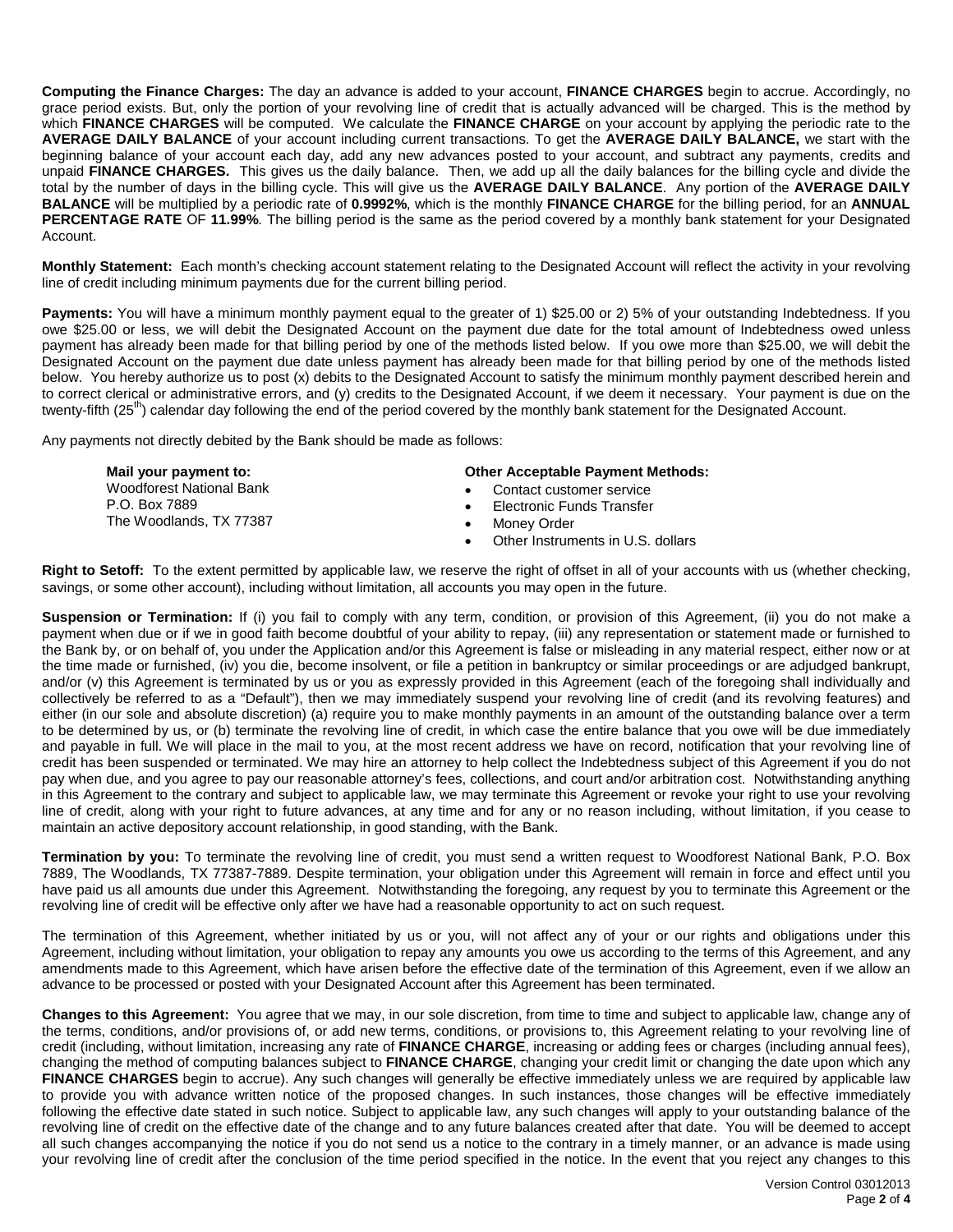Agreement, we may terminate this Agreement and your ability to make advances from the revolving line of credit and you will be obligated to repay us all Indebtedness as provided herein. No change to any term of this Agreement will affect your obligation to pay all Indebtedness owing under this Agreement.

**Waiver of Rights:** Except as may be prohibited by law or regulation, you agree to waive any right you may have for us to act promptly in bringing any action(s) against you (known as diligence); to demand payments of amounts due (known as presentment); to obtain an official certification of non-payment (known as protest); and to give notice that amounts due will not be paid (known as notice of dishonor or notice of default and non-payment).

Severability: If any provision of this Agreement is deemed to be void or unenforceable by a court of competent jurisdiction, any governmental agency, or an arbitrator, that provision will continue to be enforceable to the extent permitted by that court, agency, or arbitrator, and the remainder of that provision will no longer be considered as part of this Agreement. All other provisions of this Agreement will, however, remain in full force and effect.

**Governing Law:** This Agreement is entered into between you and us in the State of Texas, and your revolving line of credit and this Agreement, and any claim, dispute or controversy arising from or relating to your revolving line of credit or this Agreement, whether based in contract, tort, fraud or otherwise, is governed by, and construed in accordance with, the laws of the State of Texas and applicable federal laws and regulations, without regard to Texas' conflict of laws principles or your place of residence. The legality, enforceability and interpretation of this Agreement and the amounts contracted for under the Agreement also are governed by Texas law and all amounts granted under this Agreement are extended from the State of Texas.

### **IT IS NOT THE INTENTION OF THE PARTIES THAT ANYTHING IN THIS AGREEMENT SHOULD RESULT IN THE ASSESSMENT OF INTEREST, FEES OR CHARGES IN EXCESS OF THOSE PERMITTED BY APPLICABLE LAW. IF ANY INTEREST, FEE OR CHARGE ASSESSED UNDER THIS AGREEMENT IS FINALLY DETERMINED TO BE IN EXCESS OF THAT PERMITTED BY APPLICABLE LAW, THE EXCESS AMOUNT WILL BE APPLIED TO REDUCE THE OUTSTANDING BALANCE IN YOUR ACCOUNT OR, IF THERE IS NO OUTSTANDING BALANCE, WILL BE REFUNDED TO YOU.**

**Entire Agreement:** You acknowledge that this Agreement (including the Application), as expressly amended by us in writing from time to time, is the entire agreement between you and us relating to the revolving line of credit and the subject matter hereof and supersedes, and may not be contradicted by, evidence of any prior or contemporaneous written or oral communications and understandings between you and us concerning the revolving line of credit, except pursuant to such written amendments to the Agreement issued by us from time to time. You agree to accept an electronic duplicate or digital image of the executed Application as a true and correct original and admissible as best evidence to the extent permitted by applicable law, or a court or arbitrator with proper jurisdiction. Notwithstanding the foregoing, you acknowledge that except as provided herein, nothing in this Agreement is intended to supersede, amend, replace, or contradict any terms, conditions, and/or provisions applicable to (x) the Designated Account, or (y) any other written agreement between you and us, whether now existing or hereafter arising.

**Miscellaneous:** You may not sell, assign or transfer the revolving line of credit or any of your rights and/or obligations under this Agreement and any such action by you shall be void *ab initio*. We may, however, sell, assign or transfer your account, the revolving line of credit, or any balance due thereunder, and our rights and obligations under this Agreement to another bank, company, or person without prior notice to, or consent by, you, which notice or consent is hereby waived. That transferee or assignee will take our place in this Agreement.

**Arbitration:** You and we each agree that any Claim (as defined below) will be arbitrated instead of litigated in court under the circumstances and procedures set forth below. The term "Claim" (a) means any claim, dispute or controversy between you and us arising from or relating to the revolving line of credit, the Indebtedness, this Agreement, any prior related agreement that you may have had with us, and the validity, enforceability or scope of this provision, and (b) includes claims of every kind and nature, including but not limited to initial claims, counterclaims, cross-claims and third-party claims and claims based upon contract, tort, fraud and other intentional torts, statute, common law and equity. The term Claim is to be given the broadest possible meaning and includes, by way of example and without limitation, any claim, dispute or controversy that arises from or relates to (i) the revolving line of credit subject of the Agreement or any prior agreement or any balances on the revolving line of credit, (ii) advertisements, promotions or oral or written statements related to the revolving line of credit or the terms of financing and (iii) your use of the revolving line of credit. Any Claim will be resolved upon the election of you or us by arbitration pursuant to this provision and the Code of Procedure ("Code") of the National Arbitration Forum ("NAF") in effect at the time the Claim is filed. (If for any reason the NAF is unable or unwilling or ceases to serve as arbitration administrator, another nationally recognized arbitration organization utilizing similar rules and procedures will be substituted by us.) With respect to Claims covered by this provision for which neither party has elected arbitration for the particular Claim, a party who has asserted a Claim in a lawsuit in court may still elect arbitration with respect to any Claim subsequently asserted in that lawsuit by any other party or parties.

IF ARBITRATION IS CHOSEN BY ANY PARTY WITH RESPECT TO A CLAIM, NEITHER YOU NOR WE WILL HAVE THE RIGHT TO LITIGATE THAT CLAIM IN COURT OR HAVE A JURY TRIAL ON THAT CLAIM, OR TO ENGAGE IN PRE-ARBITRATION DISCOVERY EXCEPT AS PROVIDED FOR IN THE NAF CODE. **FURTHER, YOU WILL NOT HAVE THE RIGHT TO PARTICIPATE AS A REPRESENTATIVE OR MEMBER OF ANY CLASS OF CLAIMANTS PERTAINING TO ANY CLAIM SUBJECT TO ARBITRATION.** EXCEPT AS SET FORTH BELOW, THE ARBITRATOR'S DECISION WILL BE FINAL AND BINDING. NOTE THAT OTHER RIGHTS THAT YOU WOULD HAVE IF YOU WENT TO COURT MAY ALSO NOT BE AVAILABLE IN ARBITRATION.

The Code, rules and forms of the NAF may be obtained by calling 1-800-474-2371 or by visiting NAF's website at http://www.arbforum.com. All Claims must be filed at any NAF office or at Post Office Box 50191, Minneapolis, Minnesota 55405.